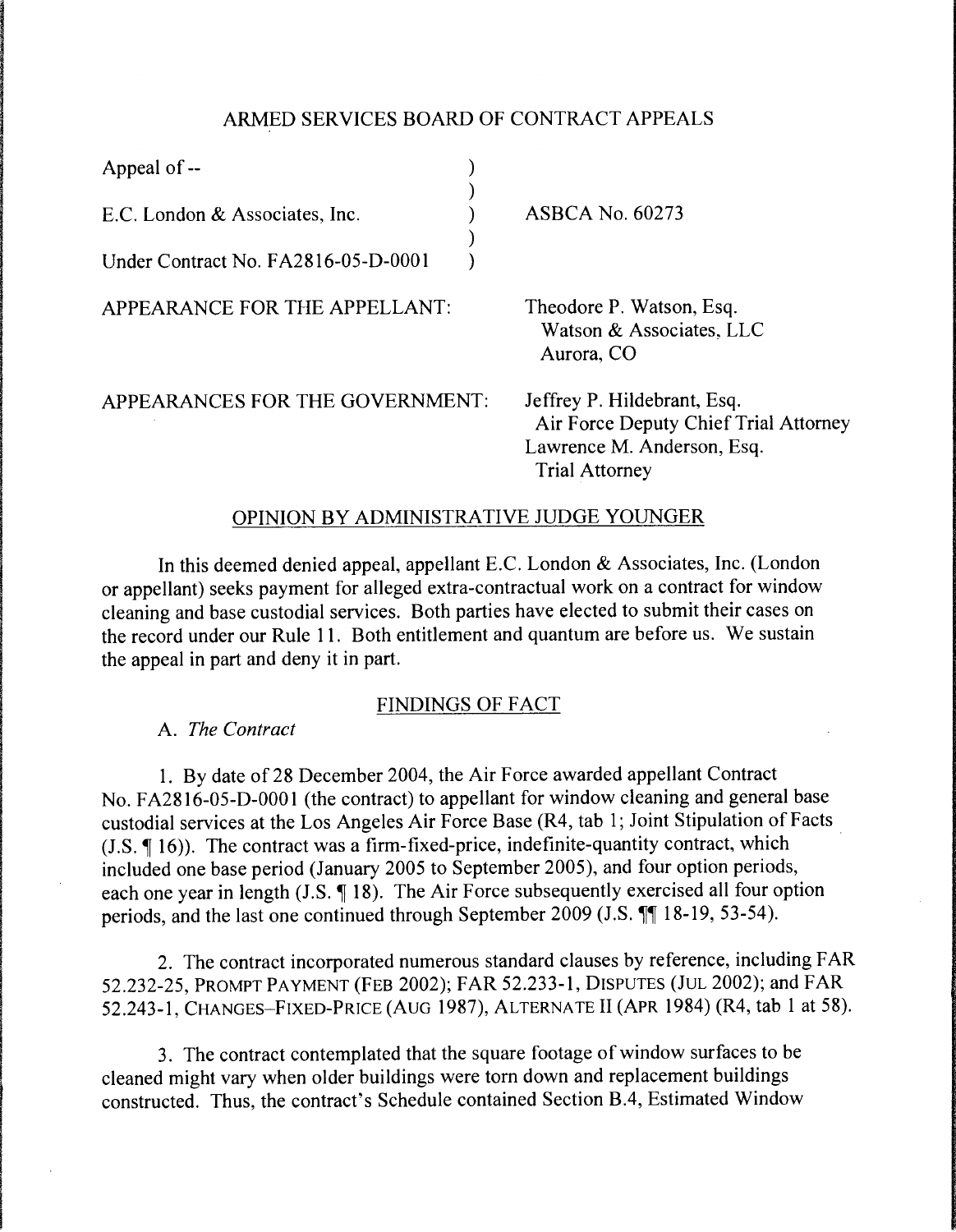Cleaning and Base Carpet and Rug Cleaning and Shampooing Square Footage. Section B.4 listed the contract line item numbers (CLINs) in the contract by base period and option periods, by period of performance for each, and by average semi-annual square footage. It provided in part:

> The square footage indicated in CLINs 0004 [Base Exterior Window Cleaning Services] and.0005, and respective options CLINs if exercised, is an estimated number of square feet based on cleaning all windows...in the buildings.... The average semi-annual square footage takes into account that old facilities and new facilities are of different size. Therefore, the actual quantity of square feet to be ordered for cleaning in any 6-month period may be higher or lower than the average semi-annual square footage. Task order will indicate how many square feet are ordered for cleaning each semi-annual period.

(R4, tab 1 at 3-4)

4. The contract divided the window cleaning services into those to be performed on the interior of designated buildings, and those to be performed on the exterior (J.S.  $\P$  $\uparrow$  21, 23).

5. By Amendment No. 03 dated 30 September 2006, the Air Force added three buildings, designated as Buildings 270, 271 and 272 to the contract (R4, tab 2 at 1-2; J.S.  $\P$  40). No contract amendment or modification addressed the glass square footage of Buildings 270, 271, or 272 (J.S. ¶ 41).

## B. *Interior Window Cleaning*

6. The contract contained a Performance Work Statement. In paragraph 2.3.2, Clean Interior Windows, it provided: "Clean glass surfaces that are over seven (7) feet high. After surfaces have been cleaned, all traces of film, dirt, smudges, water and other foreign matter shall be removed from frames, casings, sills, and glass." (R4, tab 4 at 8, tab  $37$  at 8)

7. CLIN 0003 "Base Custodial Services - [Los Angeles Air Force Base] and Ft Mac" provided that "[t]he Contractor shall accomplish the work set forth in the Performance Work Statement for Base Custodial Services, except [certain paragraphs] for all buildings located at LAAFB and Fort Mac Arthur, except the Medical Clinics in Buildings 30 and 210" (J.S.  $\P$  22).

8. Paragraphs 2.1.9 and 2.1.10 of the Performance Work Statement contained provisions regarding general cleaning and dusting, as follows: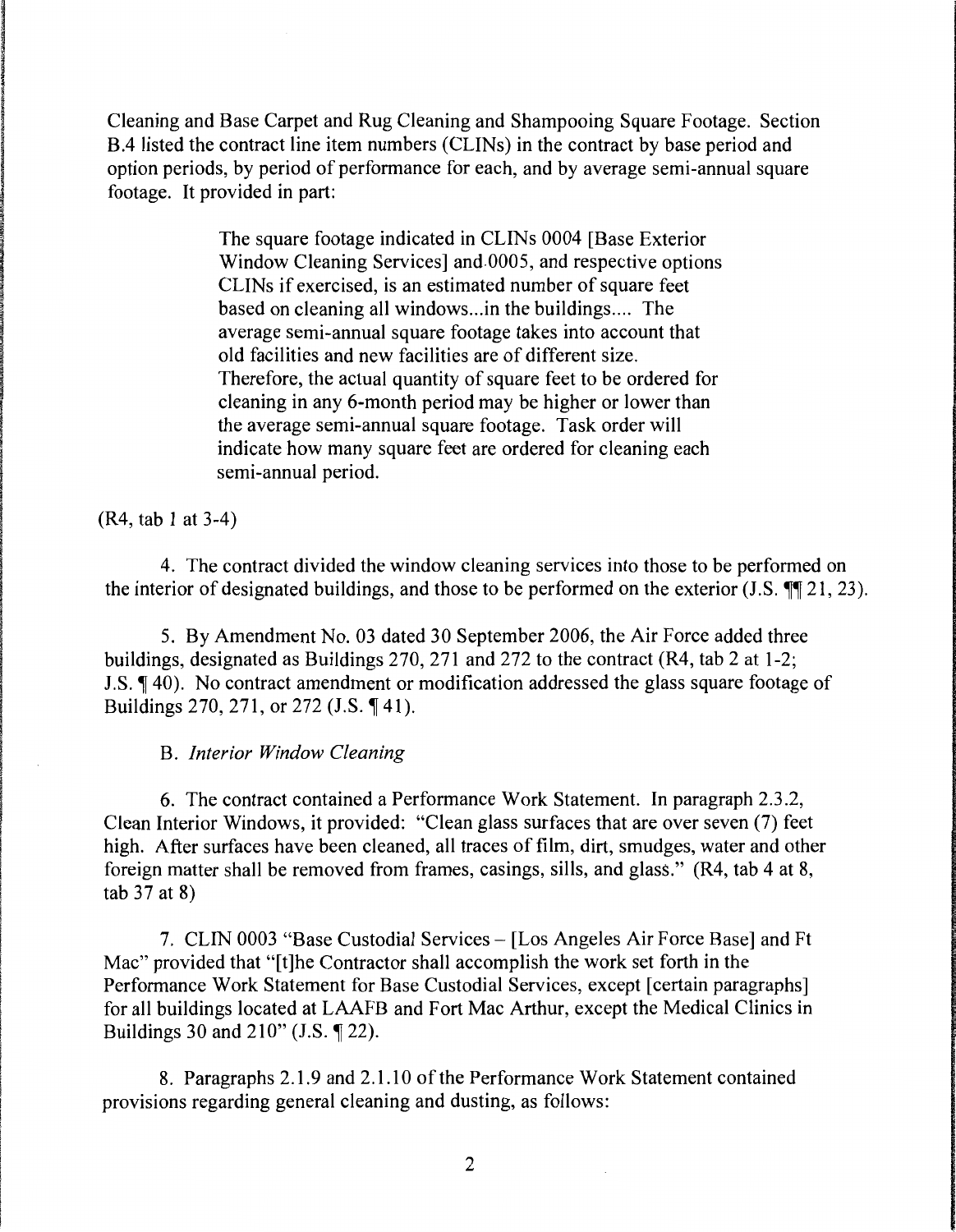## **2.1.9. General Cleaning (Doors and Walls).**

Perform cleaning on doors and walls **(including stairwells)**  up to seven (7) feet on a daily basis. General cleaning includes, but is not limited to removing, or cleaning smudges, fingerprints, marks, streaks, spills, etc., from washable surfaces of all walls, doors, door guards, door handles, push bars, kick plates, light switches, temperature controls, and fixtures. After general cleaning, the surface shall have a clean, uniform appearance, free of streaks, spots, and other evidence of soil.

## **2.1.10. Dusting.**

The Contractor shall dust all horizontal surfaces to include but not limited to pipes, ledges, railings, window sills, window coverings, light fixtures, TV's and TV apparatus,' air ducting, ceiling fans, and vents so that after dusting they are free of all visible dust, lint, litter and dry spoil, at a frequency of not less than once a week. Dusting consists of Low Dusting  $\left\langle \langle 7 \rangle \right\rangle$  which shall be done not less than weekly, and High Dusting ( $>7$ ' but  $<15$ ') which shall be not less than monthly.

(R4, tab 41 at 7-8)

#### C. *Exterior Window Cleaning*

9. Performance Work Statement paragraph 2.3.3, Clean Exterior Windows, provided: "Windows are the glass surfaces that are an integral part of the outer wall of the building" (R4, tab 4 at 8).

10. The relevant CLIN for exterior window cleaning is CLIN 0004 Base Exterior Window Cleaning Services and its corresponding option year CLIN, *viz.,* CLINs 0104, 0204, 0304, and 0404 (R4, tab 1 at 9, 16, 23, 30, 37; J.S. ¶ 25).

11. CLIN 0004 and its corresponding option year CLINs required appellant to perform exterior window cleaning services "semi-annually at six-month intervals as set forth in task orders" (R4, tab **1** at 9, 16, 23, 30, 37; J.S. ~ 26). It is undisputed that London was to be paid \$0.312 per square foot for CLINs 0004, 0104, 0204, 0304, and 0404 (J.S. ¶ 27).

12 In paragraph B.3, Estimated Average Monthly Square Footage, the contract contained an average monthly square footage estimate of cleaning for CLIN 0004 of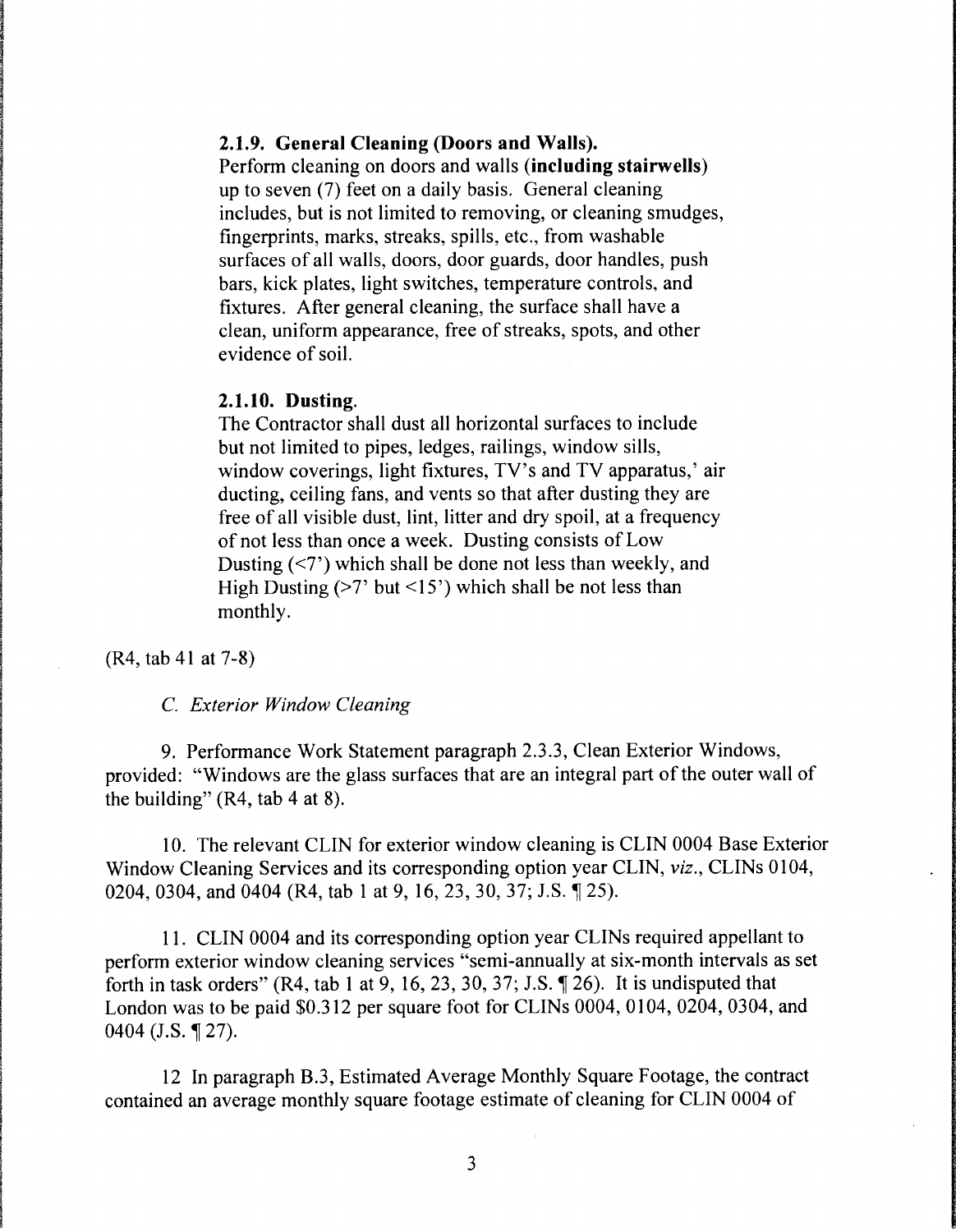79,725 SF, and 87,450 SF each for the corresponding option year CLINs 0104, 0204, 0304 and 0404 (R4, tab 1 at 3-4 ).

## D. *Performance and Claim*

13. One area where the contract was to be performed was designated by the parties as Area A. It originally included seven buildings denominated as Buildings 100, 105, 110, 115, 120, 125, and 126. The original Area A buildings were torn down during performance and replaced by three new buildings, designated as Buildings 270, 271, and 272.  $(J.S. \P\P 33-34)$ 

14. By memorandum dated 17 January 2006, SSgt William Rupert, the Noncommissioned Officer in Charge for Work Order Projects, advised the office of the contract specialist that "[t]he estimated square footage of surface area [for the windows at Building 272] is 86,112" (R4, tab 49).

15. By date of 23 March 2006, in response to an inquiry from London, SSgt Rupert advised an Air Force contract specialist that the interior and exterior window square footage for the three newer buildings was as follows:

- (a) Building 270: 96,445 square feet;
- (b) Building  $271: 94,723$  square feet;
- (c) Building 272: 86,112 square feet.

Thus computed, the total for all three buildings aggregates 277,280 square feet. (R4, tab 13 at 11; J.S.  $\P$  37) SSgt Rupert noted that the contract "needs to be [modified] to reflect new numbers because the CLIN only covers exterior side of the windows" (R4, tab 13 at 11).

16. We find nothing in the record explaining how SSgt Rupert arrived at his figures. The record contains no affidavit or declaration from SSgt Rupert himself explaining his methodology, and his calculations cannot be explained or verified by reference to other documents in the record.

17. Neither party is aware of any other window square footage measurements that were made, nor of any other window square footage estimates made, during contract performance, regarding Buildings  $270$ ,  $271$ , or  $272$  (J.S.  $\P$  38).

18. By email to appellant dated 23 March 2006, a contract specialist for the Air Force advised London that she had asked SSgt Rupert "to put together a formal modification package to revise the window cleaning portion of the contract that will include, drawings, measurements, etc. Once received, I'll pass the revision on to you." (R4, tab 13 at 10)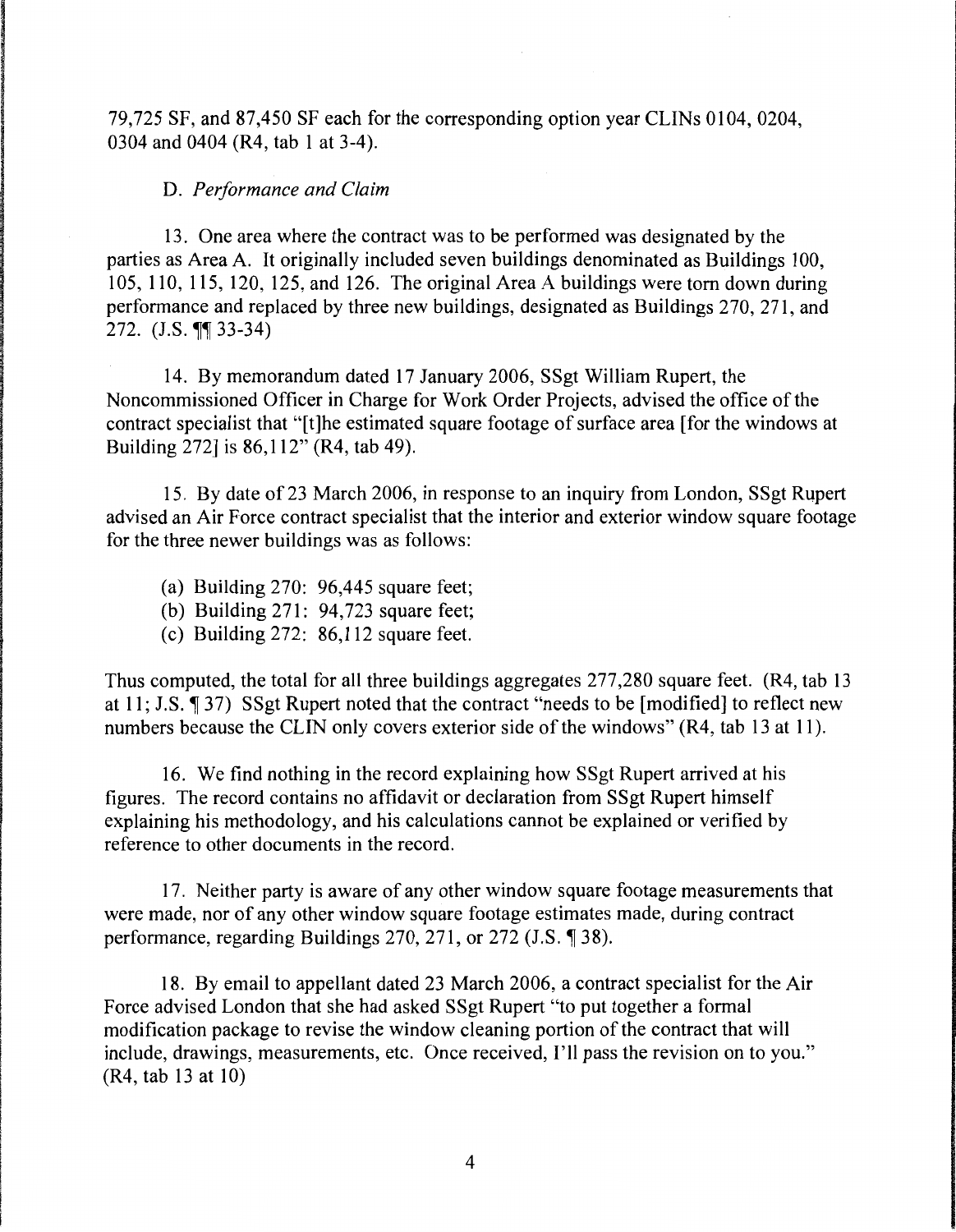19. The parties met regarding outstanding issues on 5 January 2007. Among the issues they addressed were that the contract "provides the total square footage for exterior window cleaning, but does not detail square footage by building or area." The Air Force undertook that a member of the Engineering and Logistics Squadron on base "will provide the Square Footage for exterior window cleaning by **Friday, 12 January 2007."**  (R4, tab 50 at 1) The Air Force made the same undertaking following a meeting on 20 February 2007 (R4, tab 51 ).

20. By date of 17 September 2007, the Air Force revised the Performance Work Statement for the contract  $(R4, tab 4)$ . With respect to interior window surfaces, section 2.3.2 of the revised Performance Work statement retained the same requirement as the original, *viz.*, "Clean glass surfaces that are over seven (7) feet high" (J.S.  $\parallel$  52).

# E. *Claim and Appeal*

21. By date of 16 August 2010, appellant submitted its certified claim to the contracting officer, seeking a total amount of \$374,323.75, consisting of \$370,970.49 in alleged extra costs for window cleaning services performed, and for an alleged \$3,353.26 for three unpaid invoices (J.S.  $\P\P$  1-3). With respect to the portion of the claim pertaining to unpaid invoices, we find no evidence in the record that London has also submitted a claim for interest under the Prompt Payment Act, 31 U.S.C. §§ 3901-3907.

22. The contracting officer did not render a decision on the claim (J.S.  $\P$  12). By letter dated 7 October 2015, appellant filed its notice of appeal to the Board from the deemed denial of its claim.

23. In 2016, after the filing of the appeal, the Air Force has tendered the declaration of Dennis A. Hass, the contracting officer in 2016 (R4, tab 48 at 1). His conclusion is that "London was paid for the actual square footage reflected in the Task Orders" *(id.).* He explained that the contract "indicates the contractor will be provided the square footage to be cleaned by issuance of Task Orders." He added, that for exterior window cleaning:

> The Task Orders reflected 159,450 square feet for Exterior Windows CLIN 0004 for the Base Period. All Option Periods reflected an increase to 174,900 square feet. The contractor was paid for that square footage minus the 3 shorted invoices [aggregating \$3,353.26] that the Government acknowledges is due the contractor *[see* finding 29].

*(Id.)*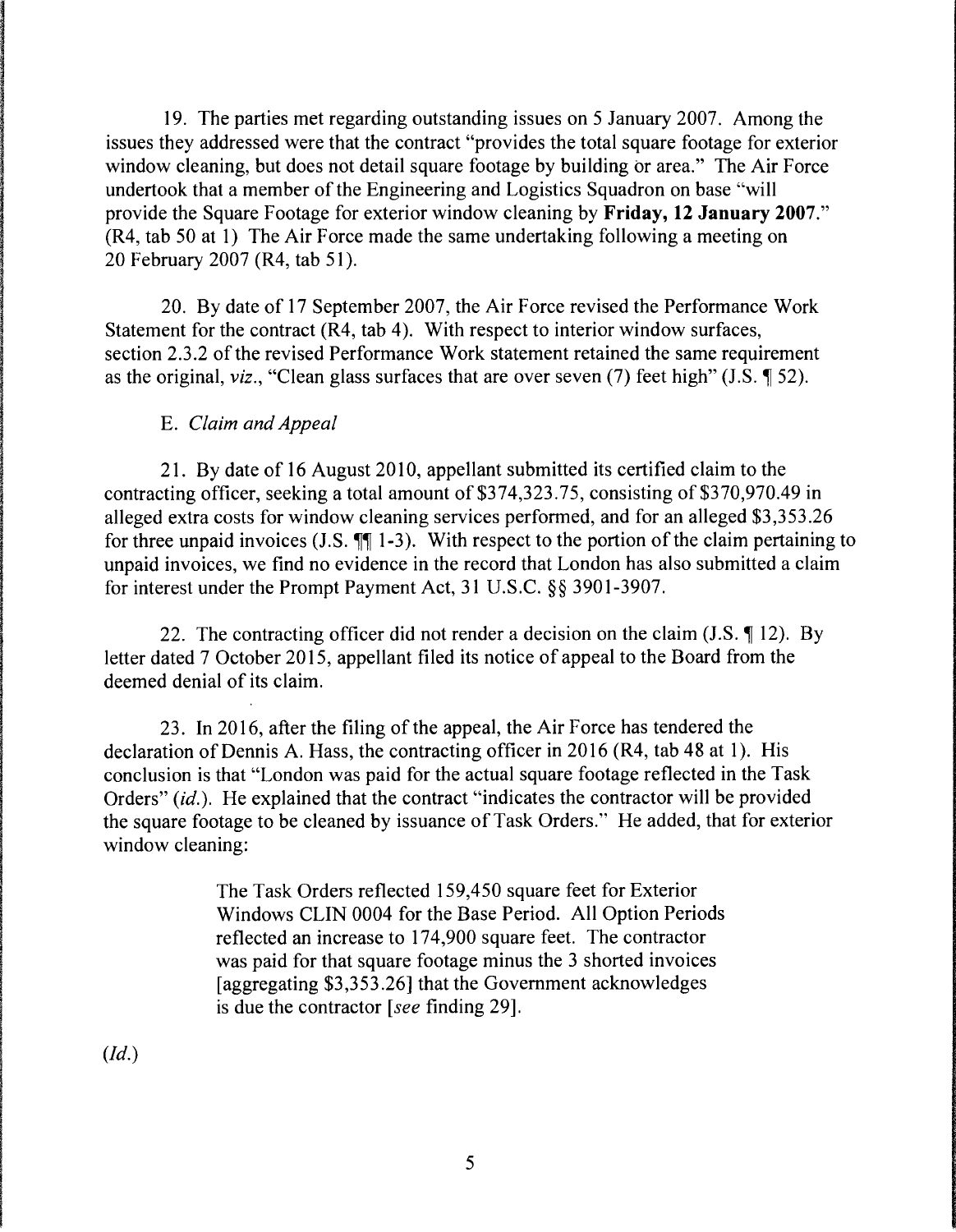24. In his declaration, Mr. Hass states that he requested the Engineering and Logistics Squadron on base:

> [T]o calculate/measure the square footage of the outside windows for the torn down buildings (100, 105, 110, 115, 120, 125, 130) using the blueprints and/or Computer Assisted Drawings (CAD) for these torn down buildings. Using blue prints/CAD, the Civil Engineers calculated the square footage of these [torn down] buildings ... to be **58,935** square feet on or about 3 Feb 2016.

Mr. Hass also stated that he:

[A]sked the Civil Engineers to do the same for the three new four story buildings (270, 271 and 272).... They found the CAD drawings/they manually measured the outside window square footage and it amounted to **71,502** square feet on or about 3 Feb 2016. This resulted in an overall increase of 12,567 square feet from Area A buildings to replacement buildings in Area B.

*(Id.)* 

25. Mr. Hass disagreed with the square footage estimate relied upon by London in its complaint of 13 8,640 square feet of exterior window surfaces. He asserted that the count was made by SSgt Rupert in 2006. He regarded it as "grossly inflated and incorrect." He amplified that, if the count "reflected square footage for a one year period then it would have equated to 69,320 square feet per performance occurrence (138,640 [divided by]  $2 = 69,320$ ; therefore making the measurement less than what the current engineers have provided me." (R4, tab 48 at 3)

26. With respect to the square footage of the interior window surfaces, Mr. Hass opined that the interior window surfaces were covered by CLIN 0003 *(see* finding 7), which was unaffected by the revision "and therefore would be priced under CLIN 0003" (R4, tab 48 at 3).

27. London completed all performance of the contract upon the expiration of the Option Period 4 on 30 September 2009.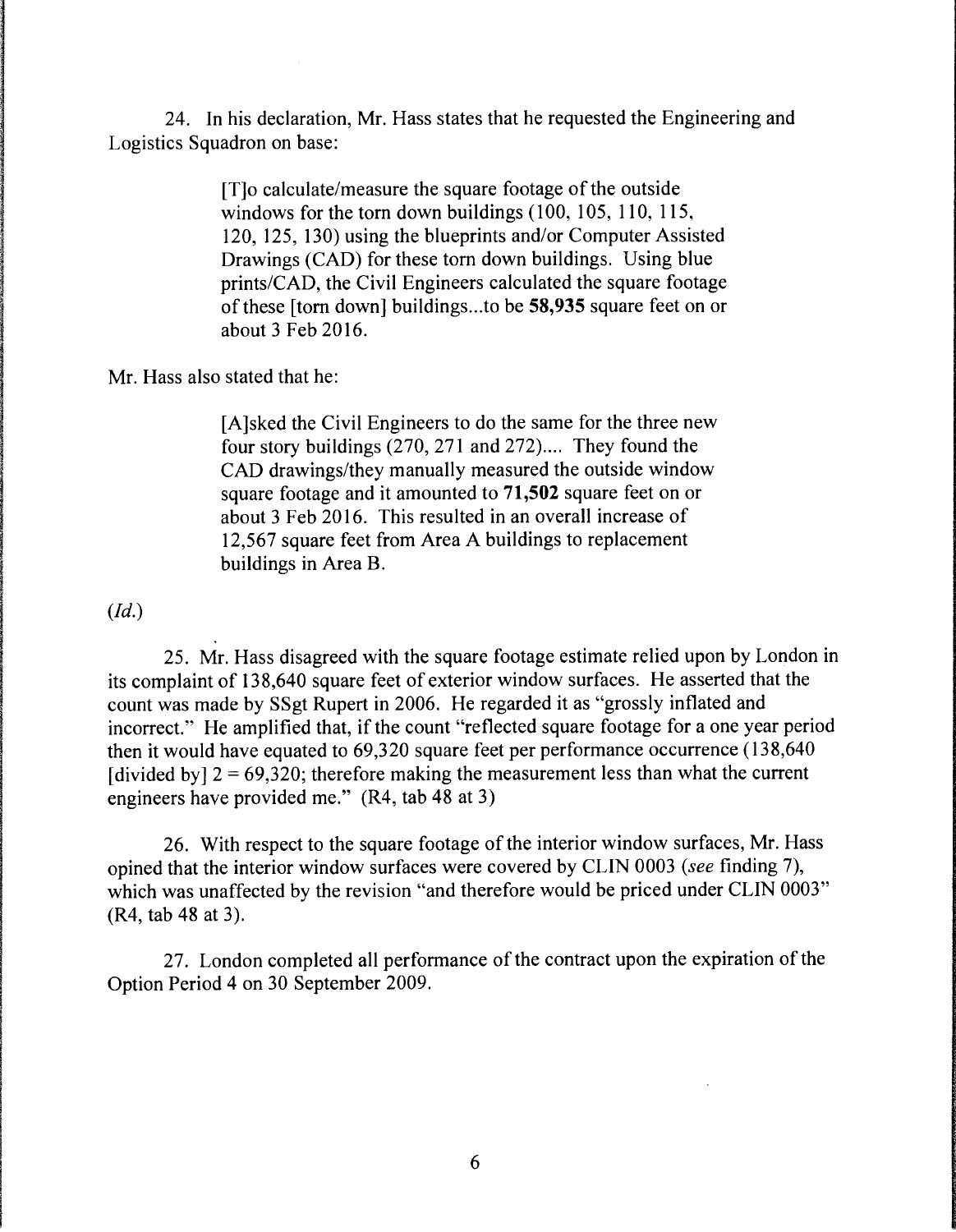#### F. *Unpaid Invoices*

28. During performance, London submitted three invoices that remain unpaid in whole or in part, as follows:

(a) Invoice No. 062809, submitted 1 July 2009 for \$720.00; unpaid in full;

(b) Invoice No. 092009, submitted 28 September 2009 for \$947.20, \$738.86 of which remains unpaid; and

(c) Invoice No. 092109, submitted 28 September 2009 for \$81,285.41,

\$1,894.40 of which remains unpaid.

The amounts due under these three invoices aggregate \$3,353.26. (R4, tab 12 at 1-2, tab 23 at 18-19, 21-22, 23-25)

## DECISION

## A. *Square Footage*

London concentrates its arguments under a single broad proposition. London contends that Amendment No. 03, adding Buildings 270, 271 and 272 to the contract, and thereby requiring exterior window cleaning *(see* finding 5) constitutes a compensable change (Appellant's Brief in Support of Claim (app. br. at 8-17)). London asserts that the "overarching issue is whether the addition [of these three buildings] resulted in an increased window square footage area for EC London to clean" *(id.* at 9). London tells us that "the new buildings were not anticipated within the Contract requirements at the time of award *(id.).* 

London's major arguments include, first, that the contract only required it to clean interior windows over seven feet high (Appellant's Reply to Respondent's Rule 11 Brief (app. reply) at 2-3). Second, London contends that the contract did not reflect the interior and exterior glass surfaces of Buildings 270, 271, and 272, and hence that it is entitled to payment for the increase *(id.* at 4-5). London strongly relies upon the measurements of SSgt Rupert *(see* findings 15-16) and attacks Mr. Hass for producing "inaccurate and misleading measurements" (app. br. at 12). Third, London stresses that the Air Force breached its duty to cooperate by failing to modify the contract to reflect the actual glass surface square footage, and by failing to issue a contracting officer's decision on its claim *(see* findings 22-23).

For its part, the Air Force disputes the central premise of London's argument. The Air Force argues that, "[c]ontrary to Appellant's contention that the square footage of windows to be cleaned increased when new buildings came on line, these increases were substantially offset when old buildings whose windows Appellant was required to clean came off line" (Respondent's Reply to Appellant's Rule 11 Brief Regarding Appeal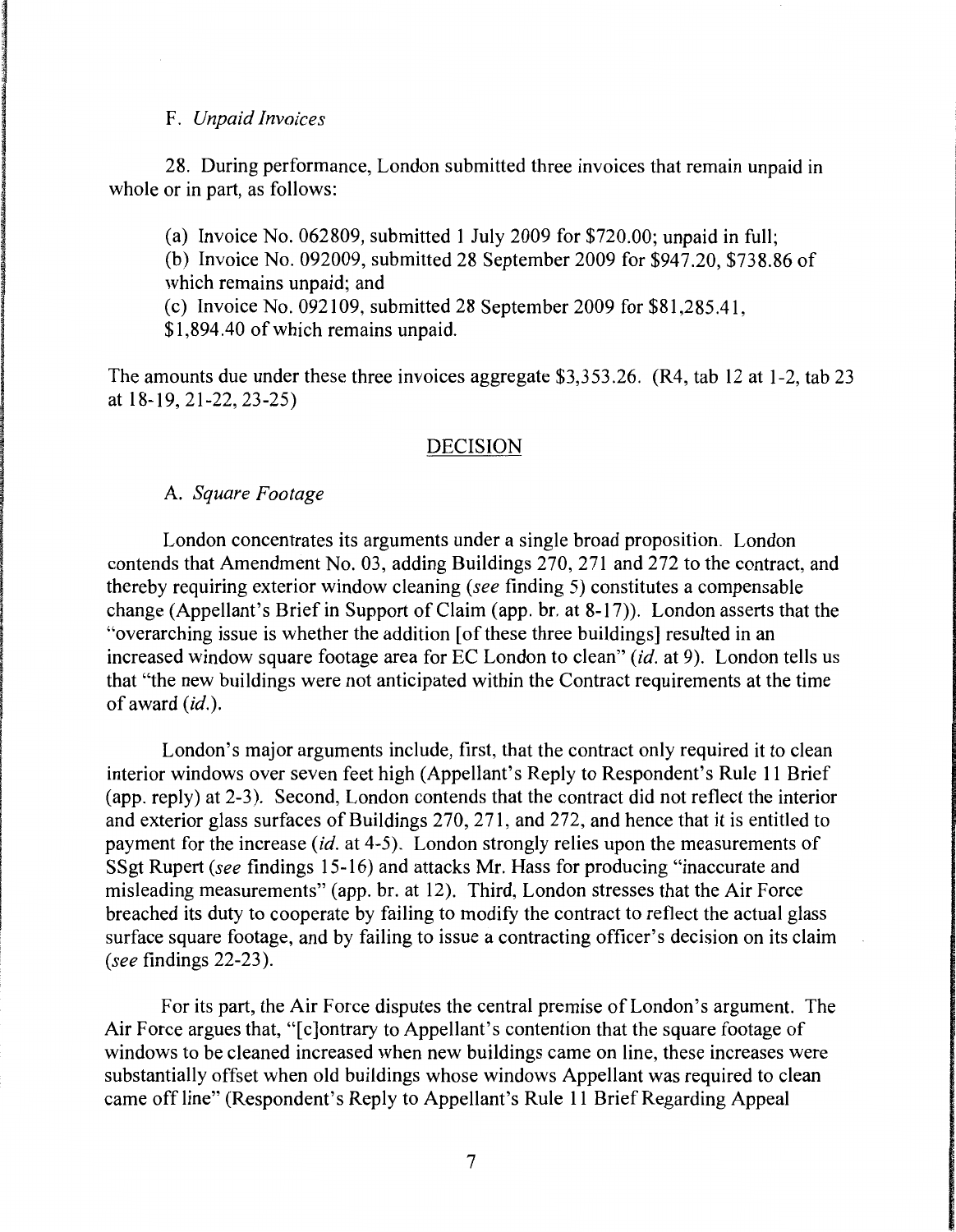No. 60273 (gov't reply at 1)). The Air Force relies chiefly upon the calculations of the Base civil engineers, as detailed in Mr. Hass's declaration *(see* findings 23-26), and concludes that London "was *overpaid* for the work it did during the base year and option year periods for each cleaning" (Respondent's Rule 11 Brief (gov't br. at 23)). In addition, with respect to interior window cleaning, the Air Force contends that London was compensated for interior windows from the floor up to the seven foot point through CLIN 0003, and hence no additional reimbursement is due *(id.* at 15).

We reject London's position for two principal reasons. First, we conclude that the preponderance of the evidence establishes that London was paid for the square footage set forth in the task orders. Under the Changes clause in the contract *(see* finding 2), London may only recover if the alleged change increased its cost of performance. *See*  FAR 52.243-l(b). The contract stated that "[t]ask order[s] will indicate how many square feet are ordered for cleaning each semi-annual period" (finding 3). In his declaration, the contracting officer swears that "London was paid for the actual square footage reflected in the Task Orders" (finding 23). The record does not contain any affidavit, declaration, or document contradicting this conclusion. Hence, we can only conclude that, on this ground alone, London has not established entitlement.

Second, we conclude that we cannot place reliance on the calculations of SSgt Rupert. As we have found, the record contains no affidavit or declaration from SSgt Rupert explaining the methodology underlying his calculations, and there is no indication that they can be replicated by reference to other data (finding 16). By contrast, the contracting officer relies upon the calculations of the Base civil engineers. The contracting officer has vouched for their figures under oath, the underlying methodology, which included resort to the CAD drawings, is explained, and the figures presumably are replicable.

## B. *Unpaid Invoices*

The Air Force does not dispute London's entitlement to the amounts claimed on each of the three invoices *(see* finding 28). The invoices were part of London's Contract Disputes Act claim before us, and we conclude that London is entitled to recover the aggregate unpaid total of \$3,353.26, plus Contract Disputes Act interest on that amount.

London contends, however, that it "is also due interest under the Prompt Payment Act," 31 U.S.C. §§ 3901-3907 with respect to these invoices (app. reply at 1). While the Contract Disputes Act and Prompt Payment Act interest rates may correspond, the former runs from the date London submitted its claim on 16 August 2010 *(see* finding 21 ), while the latter would start running a year earlier, in July - September 2009, when the three invoices were presumably received *(see* finding 28). *See* 31 U.S.C. § 3901(a)(4). In seeking Prompt Payment Act interest, London relies upon FAR 52.232-25(a)(4), providing in part that the payment office "will pay an interest penalty automatically, without request from the Contractor, if payment is not made by the due date."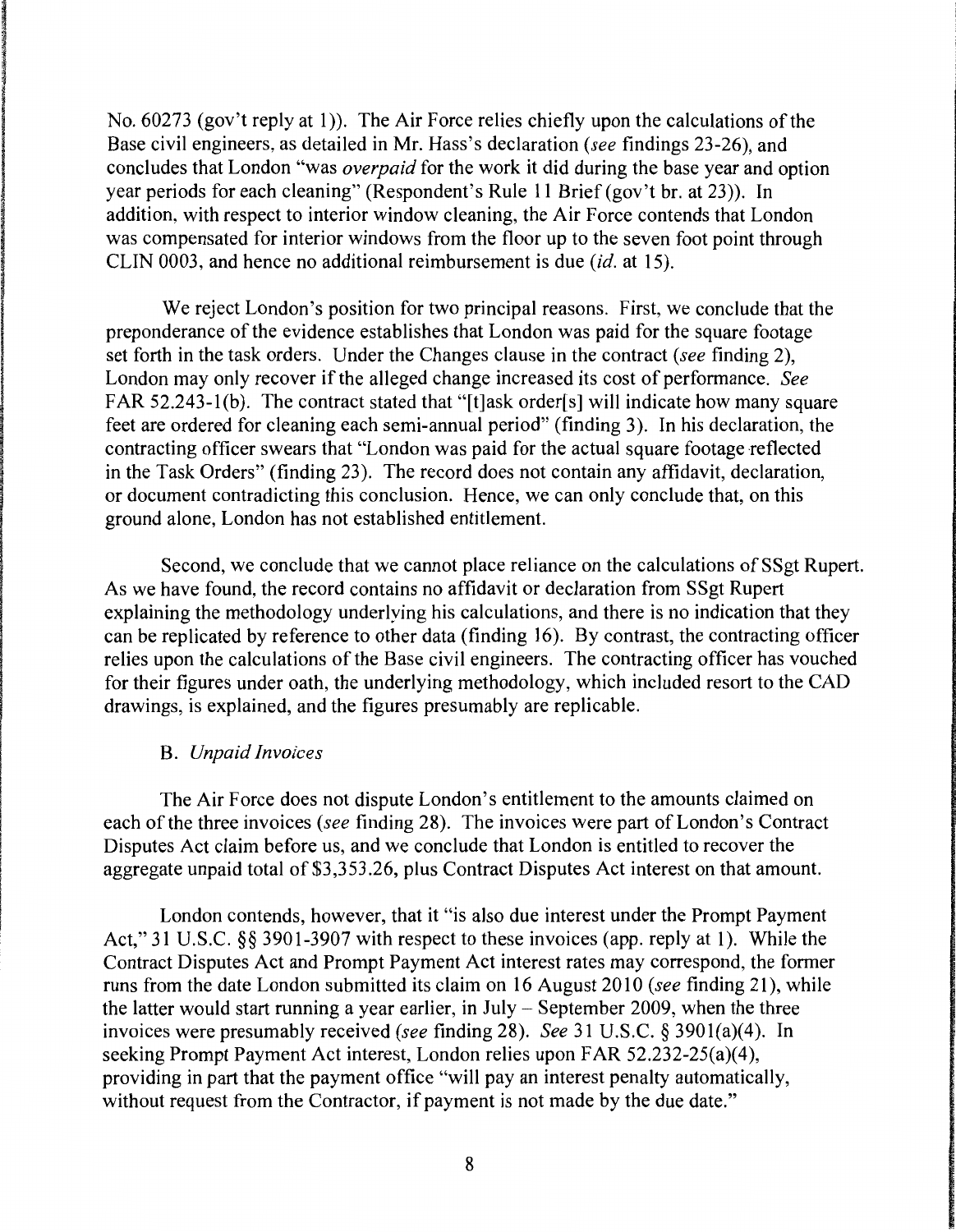We disagree with London that we have jurisdiction over its demand for Prompt Payment Act interest. While such interest may accrue automatically, the record does not contain evidence that London has submitted a separate claim for interest under the Prompt Payment Act (finding 21 ). Absent such a claim, we lack jurisdiction to award Prompt Payment Act interest. *E.g., Firth Constr. Co.,* ASBCA No. 51660, 00-1 BCA ¶ 30,587 at 151.048 ("While appellant did submit a claim for unpaid contract proceeds, we have found no evidence that it submitted an independent claim for Prompt Payment Act interest.'').

## CONCLUSION

Appellant is entitled to recover \$3,353.26 on its unpaid invoices. together with Contract Disputes Act interest from 16 August 2010, the date of submission of its claim. In all other respects, the appeal is denied.

Dated: 1 September 2017

ALEXANDER YOUN Administrative Judge Armed Services Board of Contract Appeals

I concur

RICHARD SHACKLEFORD Administrative Judge Acting Chairman Armed Services Board of Contract Appeals

I concur

**J. REID PROUTY** Administrative Judge Vice Chairman Armed Services Board of Contract Appeals